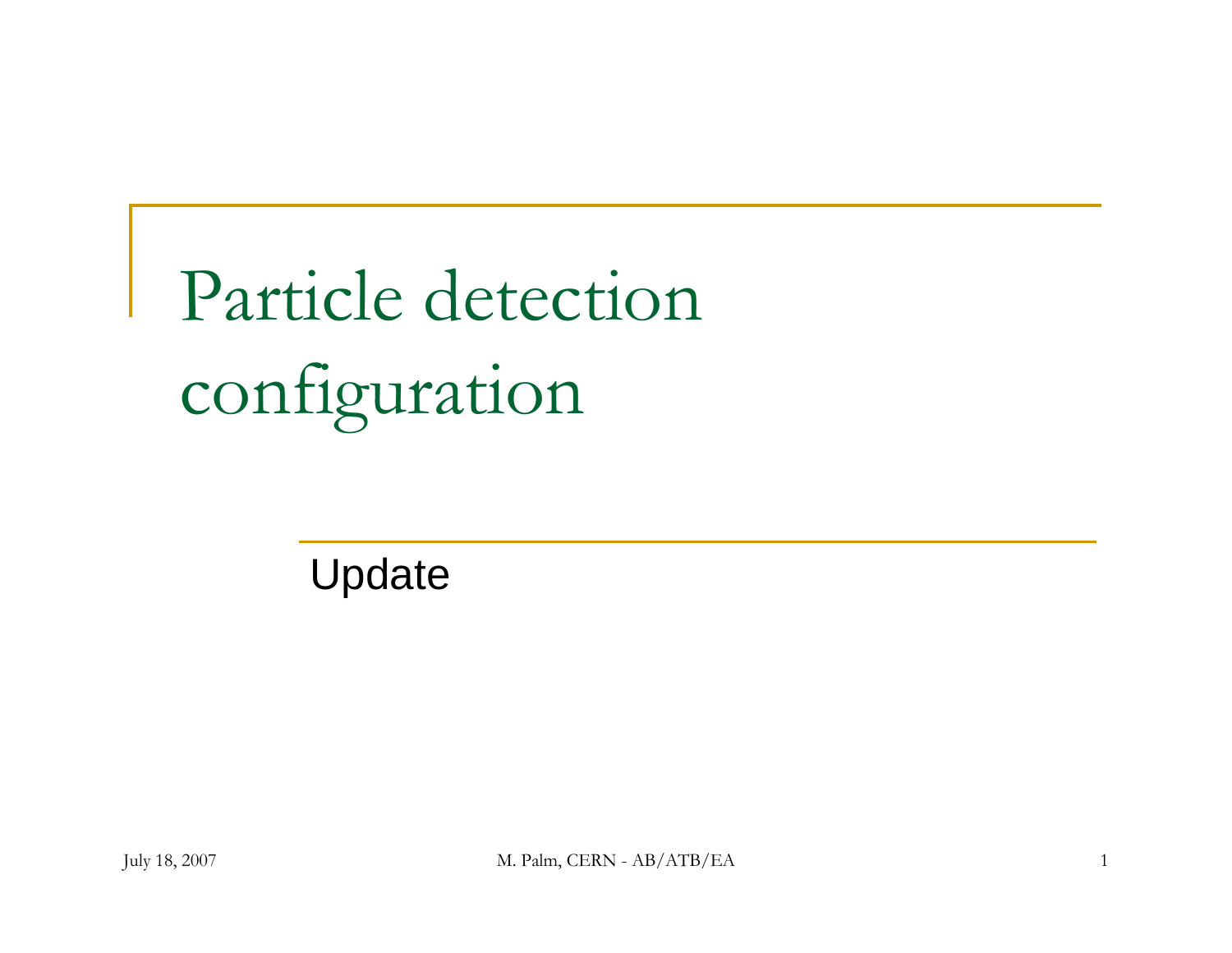# Access July 12

- $\Box$ All 1300 m of cables in place
- $\overline{\mathbb{R}^n}$ All detectors in position
- $\Box$  Confirmed that system triggers on real trigger signal.
- $\Box$ Rack cleaned up



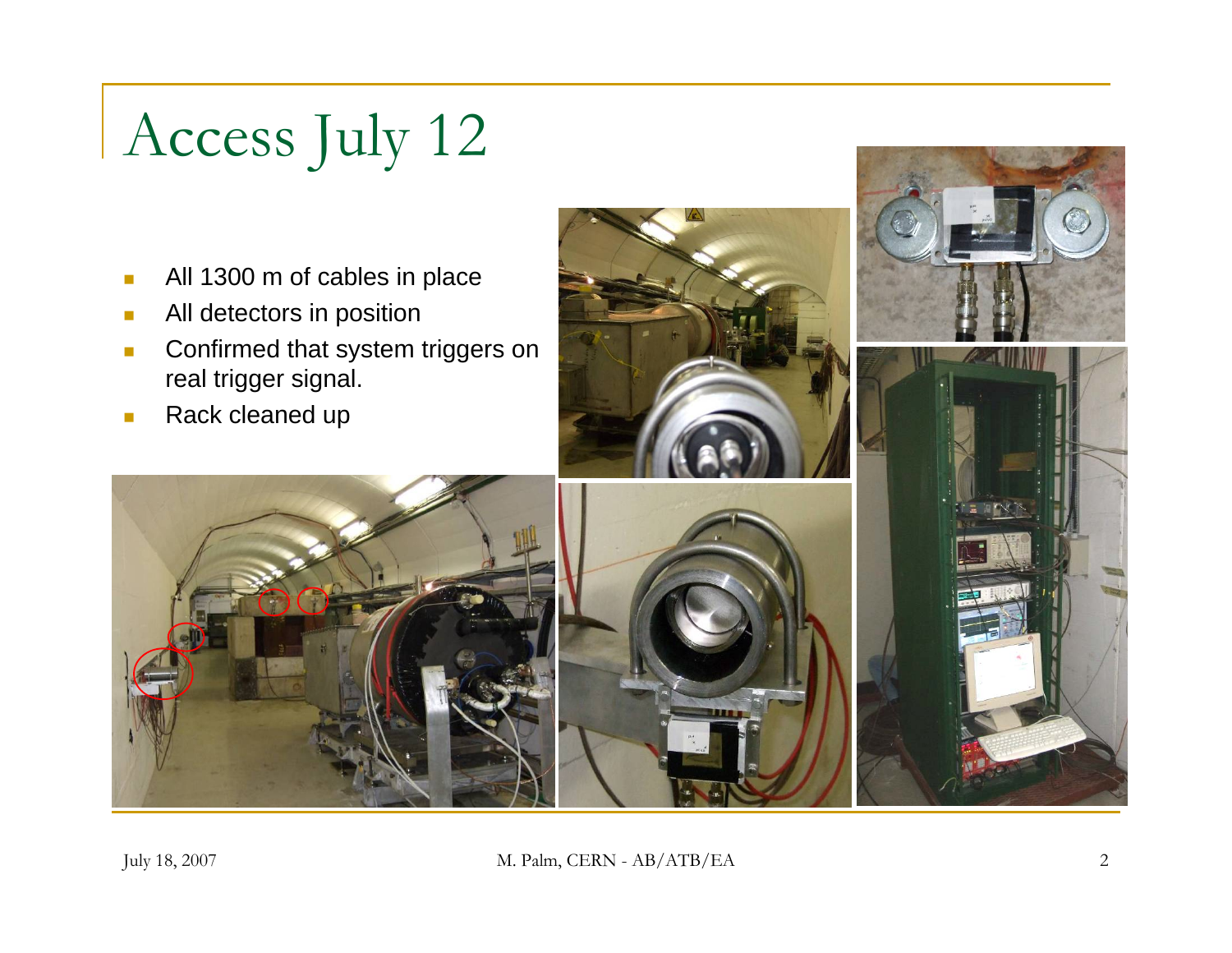## Detector positions

- $\blacksquare$ 8 active detectors
- $\blacksquare$  6 positions
	- $\Box$  Measure symmetry in secondary particle flux:
		- $\mathbf{r}$ I and III same angle to target



**Connected** 

Not Connected

#### V and VI same angle to target $\blacksquare$ ACEM IpCVD I (C-420-5) PIN IpCVD V (C-420-3) PIN VACEM IIpCVD II (C-420-2)  $n \Box 12$ SOLENDIDE PIN IIП **ERA** BEAM  $\circ$ **ACIE** ACEM IV50 pCVD VI (C-420-8) pCVD IV (C-420-6) ACEM IIIPIN IVPIN VIpCVD III (C-420-1) PIN III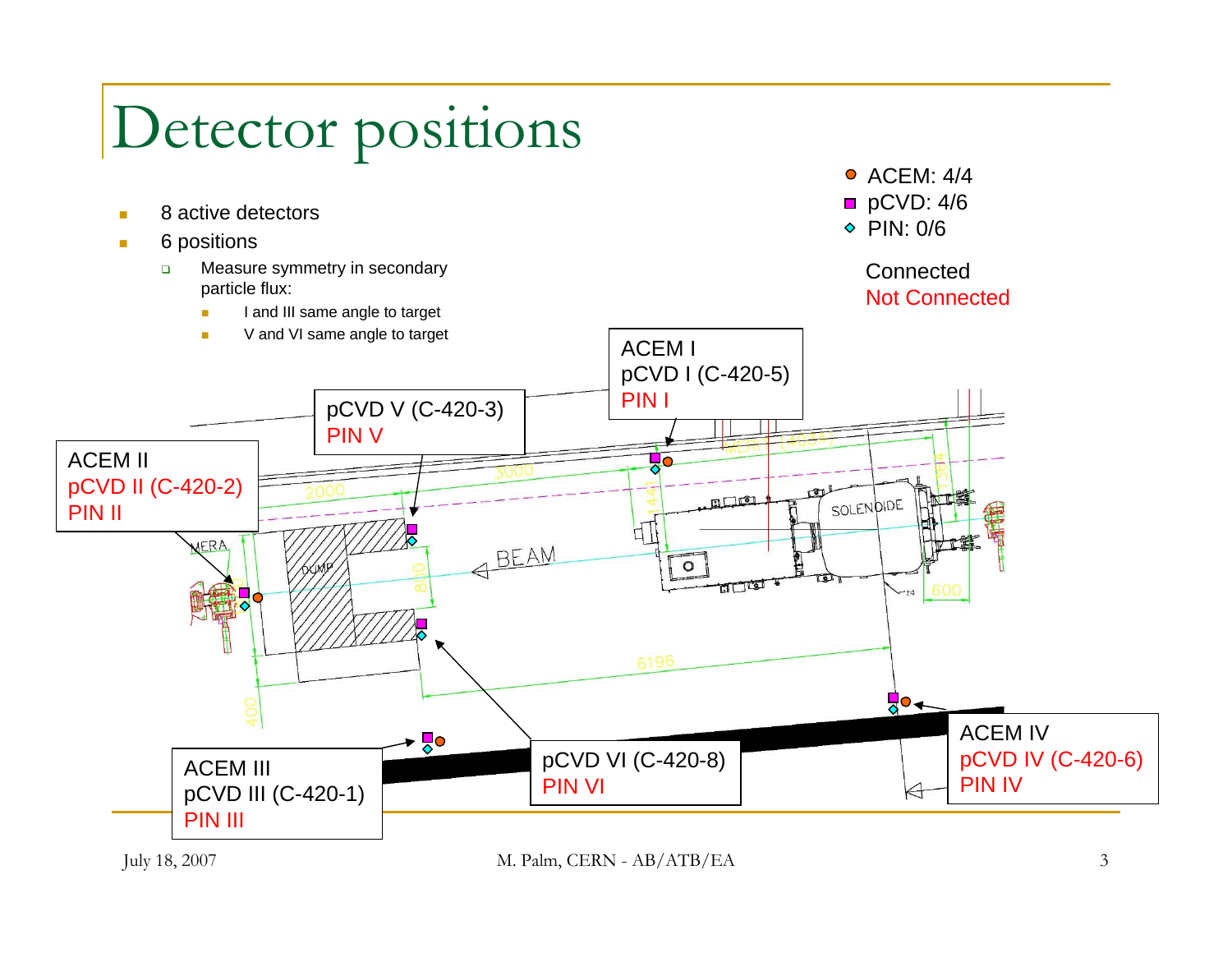### Signal estimation for pCVD [Striganov]

| <b>Position</b> | Flux [MIPs/det]<br>(for $2.5*10^{12}$ protons,<br>full Hg-target at 15 T) | $I_{peak} [A]^{(*)}$ | <b>Attenuation [dB]</b> |
|-----------------|---------------------------------------------------------------------------|----------------------|-------------------------|
|                 | $1.9*107$                                                                 | 0.93                 | 30                      |
| $\mathbf{I}$    | $9.6*107$                                                                 | 3.8                  | 45                      |
| Ш               | $1.6*107$                                                                 | 0.79                 | 30                      |
| IV              | $1.6*106$                                                                 | 0.082                | 10                      |
| V               | $1.1*108(*)$                                                              | 4.2                  | 45                      |
| VI              | $1.6*108$ <sup>(*)</sup>                                                  | 5.3                  | 45                      |

n (\*) Simulated detector positions are at level with proton beam, whereas installation positions are ~1 m above. Thus lower flux than given expected.

 $\overline{\phantom{a}}$  (\*\*) Simulation of preliminary diamond model in MatLab